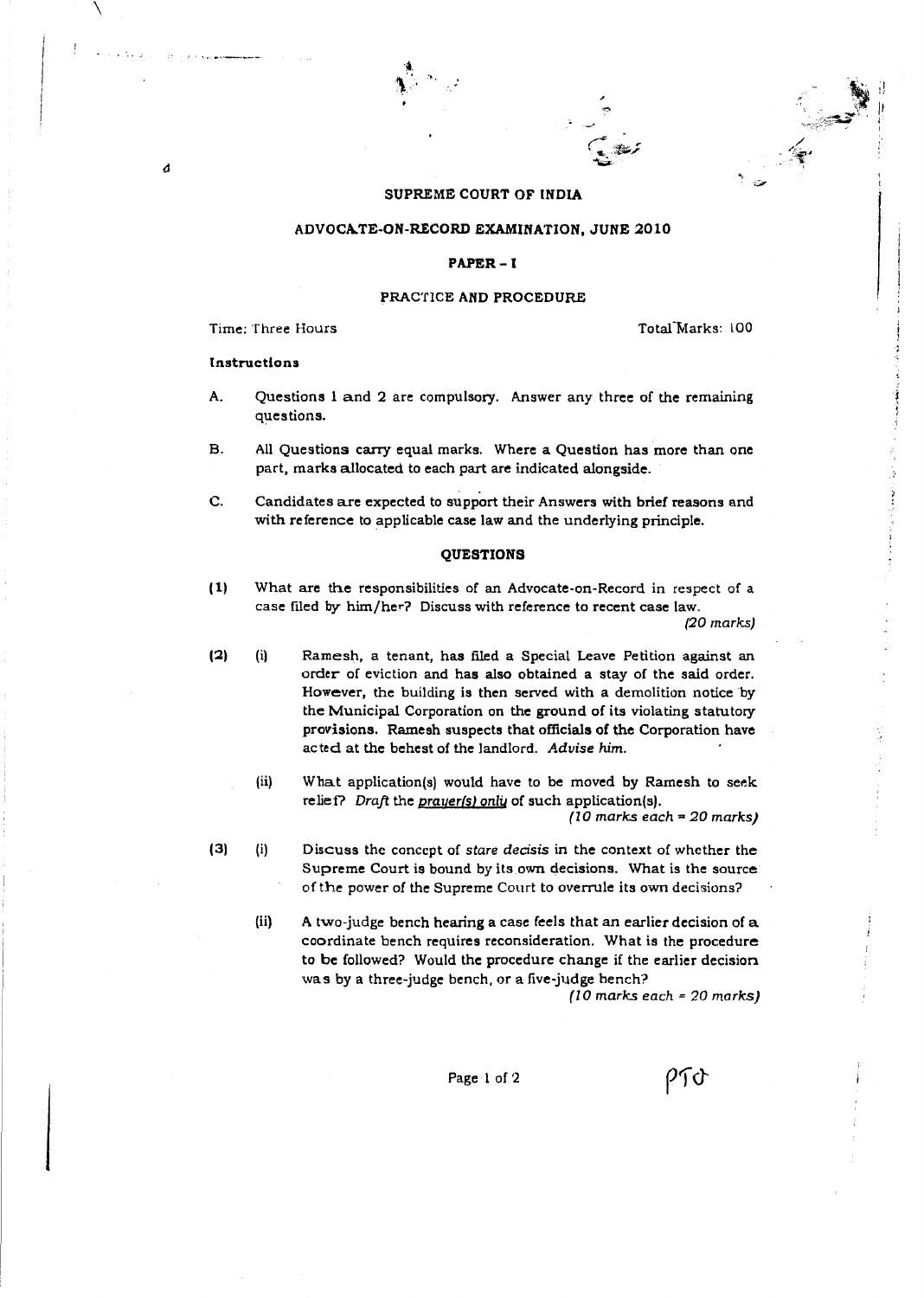

"The Supreme Court does not generally interfere with interim orders passed by the courts below": Discuss. What are the exceptions to this general mle?

(ii) In the context of interim orders, what is the difference between an "application for recall", an "application for review", an "application for clarification" and an "application for modification"? Under what circumstances are each of these applications entertained? Are these applications mutually exclusive?

 $\overline{\mathcal{Z}}$ 

 $(10$  marks each = 20 marks)

~-\_... ~- ---

15) While hearing public interest petitions, the Supreme Court is often required to determine questions of fact. What procedure(s) does the Court follow in such situations? In your opinion, are there any lacunae in such procedure(s)? Suggest measures for improvement. red to determine quality<br>red to determine quality<br>the procedure(s)? Sue is the meaning of "substantial questity<br>titution"?<br>is the meaning meaning<br>meaning meaning meaning meaning meaning that is<br>Short Notes on any

(20 marks)

 $\overline{\phantom{a}}$ 

 $\overline{\mathcal{L}}$ 

I

 $\overline{\phantom{a}}$ 

I I I I I

£  $\mathfrak{h}% _{2}^{2}=\mathfrak{h}_{2}^{2}+\mathfrak{h}_{1}^{2}+\mathfrak{h}_{2}^{2}$ 

(6) What is the meaning of "question of law", "substantial question of law", and "substantial question of law as to the interpretation of the Constitution"?

(20 marks)

(7) What is the meaning of a <sup>&</sup>gt; "curative petition"? What are the circumstances in which such petitions can be entertained by the Supreme Court? What is the procedure to file such a petition?

(20 marks)

- (8) Write Short Notes on any four of the following:
	- $(i)$ Powers of a Single Judge
	- 講 Powers of a Registrar
	- (iii) Difference between "intervention" and "impleadment"
	- (iv) Transfer of cases under Article 139A of the Constitution
	- (v) Transfer of cases under Section 25 of the Code of Civil Procedure
	- (vi) Transfer of cases under Section 406 of the Code of Criminal Procedure

(5 marks each  $=$  20 marks)

Page 2 of 2

\*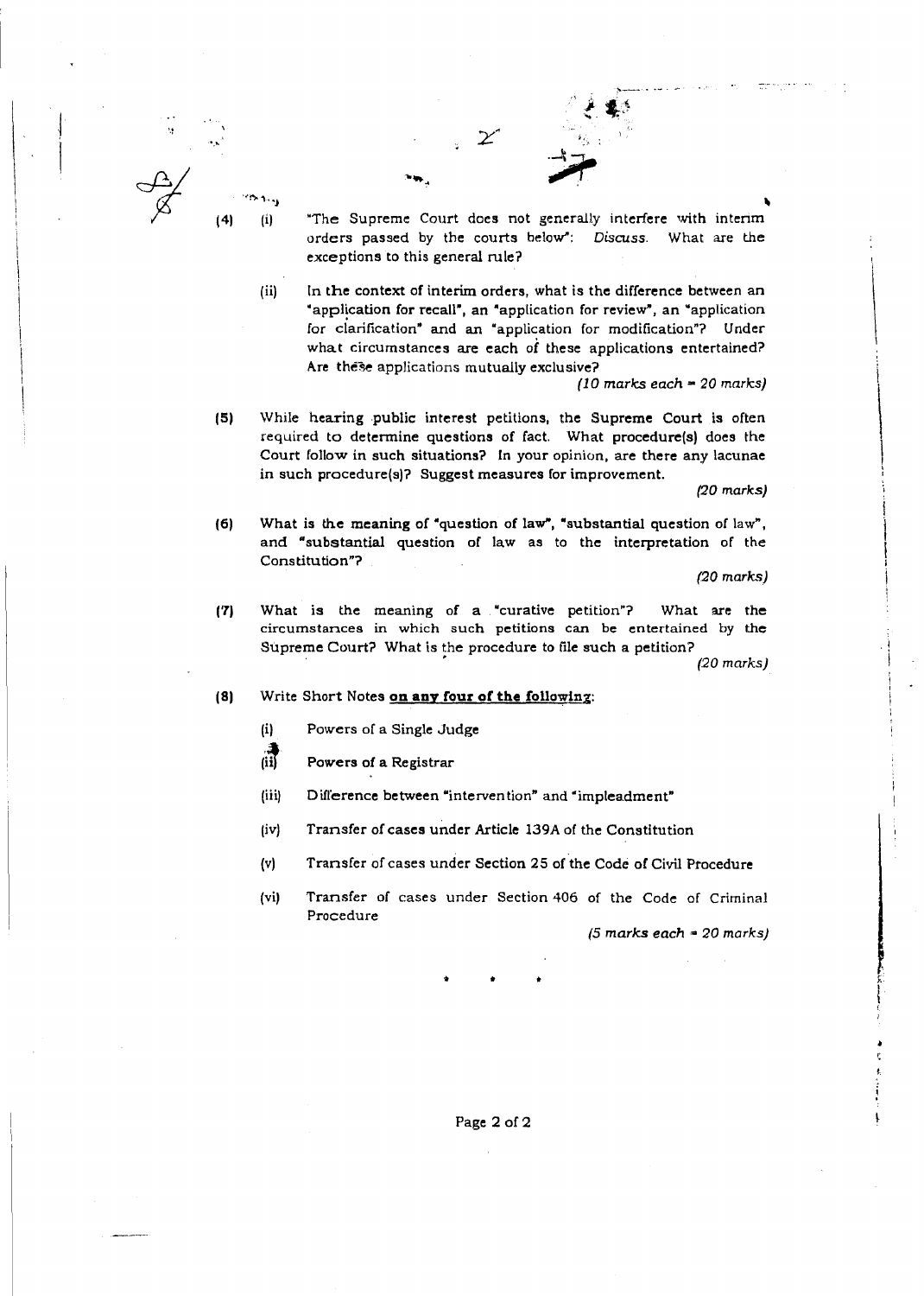## .SUPREME COURT OF INDIA

#### ADVOCATES-ON-RECORD EXAMINATION - JUNE 2010

## PAPER – II : DRAFTING

## Time: 3 hours

Total Marks: 100

## *INSTRUCTIONS*

- 1. *Please attempt all the Questions.*
- 2. *All Questions carry equal marks.*
- 3. *You may use assumed Names, Dates and other details within the framework of the Questions.*
- 4. *Weightage will be given for Clarity and Brevity as also references to Case Laws.*

O.No.l. S.D. was charged with commission of offences under various provisions of the Terrorist and Disruptive Activities (prevention) Act, 1987 and also with offences under Sections 3 and 7 read with Sections 25(1-A) and 25(1-B) of the Arms Act, 1959. He was found guilty of the offences under the said provisions by the Special Court and stood sentenced to seven years rigorous imprisonment.

> S.D. is desirous of filing an appeal before the Supreme Court of India against the conviction and sentence. Soon after the pronouncement of the judgement of conviction, General Elections to the House of People have been announced. The family of S.D. has been in public service and in politics over a long period. S.D. is convinced that his conviction is based entirely on circumstantial evidence and the chain of circumstances is consistent with his innocence. The records of the case also seem to suggest that the conviction of S.D. stands on very slender premises and thus open to serious doubt. The Special Court seems to have been persuaded by some evidence relating to the association of S.D. with some of the accused. According to S.D., this association was in the course of his professional pursuits and that there is nothing to show that his association with the said accused was only in the context of the commission of the offences alleged to have been committed by him. The records also show that the charges under the Arms Act may not be sustainable in view of the unchallenged defense version and evidence regarding the lawful acquisition of certain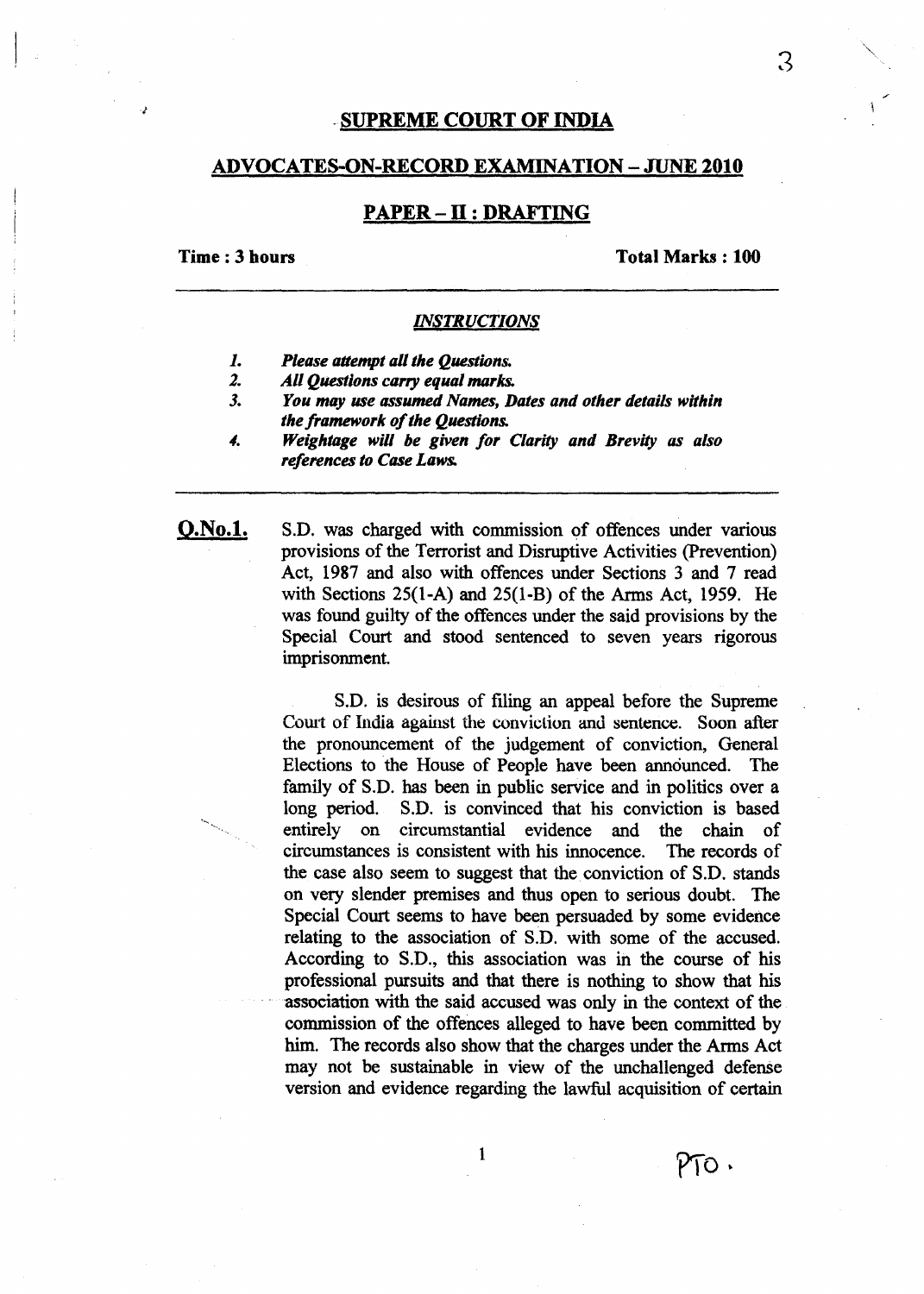weapons obtained for reasons of security. Thus senous infirmities in the prosecution case seem to exist.

S.D. is desirous of contesting the election to the House of People from the constituency which was the birth place of his Grandfather who was a renowned Freedom Fighter and thus to demonstrate his keenness to be in the service of the Nation. S.D. has instructed you to file appropriate applications for bail and also for suspension of the order of conviction and sentence pending the final hearing of the appeal. Such suspension of conviction and sentence will lift the disqualification under Section 8(3) of The Representation of the People Act, 1951, and facilitate his being a candidate.

Draft appropriate applications for grant of bail and for suspension of his conviction and sentence under the relevant provisions of the Code of Criminal Procedure, 1973, having due regard to the provisions of Section 8(3) of The Representation of the People Act, 1951. Attention may be paid to the balance to be maintained between the high probability of S.D.'s success in the appeal against his conviction, his family background and other positive factors in his favour and the public interest element of his disqualification under Section 8(3) of The Representation of the People act, 1951. Give references to similar cases of Give references to similar cases of suspension of conviction and sentence to show that exceptional circumstances for grant of suspension of the conviction and sentence can not be put in a strait jacket.

Section 8(3) of The Representation of the People Act, 1951 is set out below :-

*"A person convicted ofany offence and sentenced to imprisonment for not less than two years [other than any offence referred to in sub-section* (l) *or subsection* (2)) *shall be disqualified from the date ofsuch conviction and shall continue to be disqualified for a further period ofsix years since his release.]"*

Section 389 of Cr.P.C. reads as follows :-

*"389. Suspension of sentence pending the appeaL Release of appellant on bail.* (1) Pending *any appeal by a convicted person, the Appellate Court may, for reasons to be recorded by it in writing, order that the execution ofthe sentence or order appealed against be suspended and, also,* if*he is in confinement, that he be released on bail or on his own bond.*

 $\downarrow$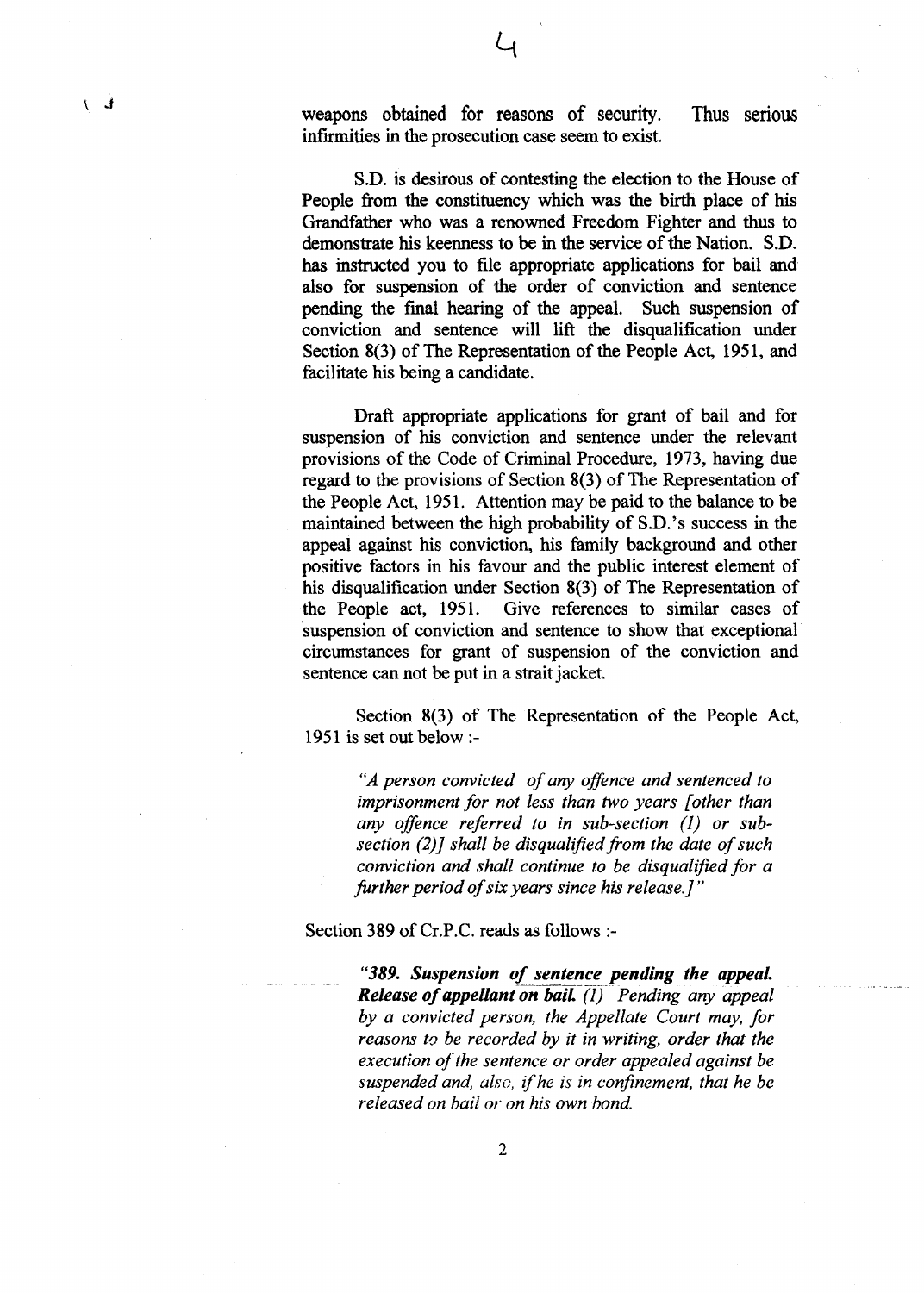*(2) The power conferred by this section on an Appellate Court may be exercised also by the High Court in the case ofan appeal by a convictedperson to a Court subordinate thereto.*

\

*(3) Where the convicted person satisfies the Court* by *which he is convicted that he intends to present an appeal, the Court shall -*

- (i) *shall such person, being on bail, is sentence to imprisonment for a term not exceeding three years, or*
- (ii) *where the offence ofwhich such person* has *been convicted is a bailable one, and he is on bail,*

*order that the convicted person be released on bail, unless there are special reasons for refusing bail, for such period as will afford sufficient time to present the appeal and obtain the orders of the Appellate Court under sub-section (l),. and the sentence of imprisonment shall, so long as he is so released on bail, be deemed to be suspended*

*(4) When the appellant is ultimately sentenced to imprisonment for a term or to imprisonment for life, the time during which he is so released shall be excluded in computing the term for which he is so sentenced. "*

**Q.No.2.** The Central Government has been pursuing the issue of Nuclear Exchange Programmes with certain countries, keen to enhance the position of the country in Nuclear Power Generation and also the use of Nuclear Power for strategic purposes. The Central Government has also embarked on an ambitious programme of inviting foreign Universities either to establish their Centres in India or to have institutional arrangements with Universities in India. Both the above said programmes were being debated in the Parliament and in the Media. Relevant legislations in draft forms were tabled in both Houses of Parliament and owing to serious concerns raised by the opposition, the matters are still under legislative scrutiny.

> Meanwhile, it has been widely reported in Media on the basis of some disclosures made by some ex-civil servants who were involved in the negotiating exercises, raising serious

PTO -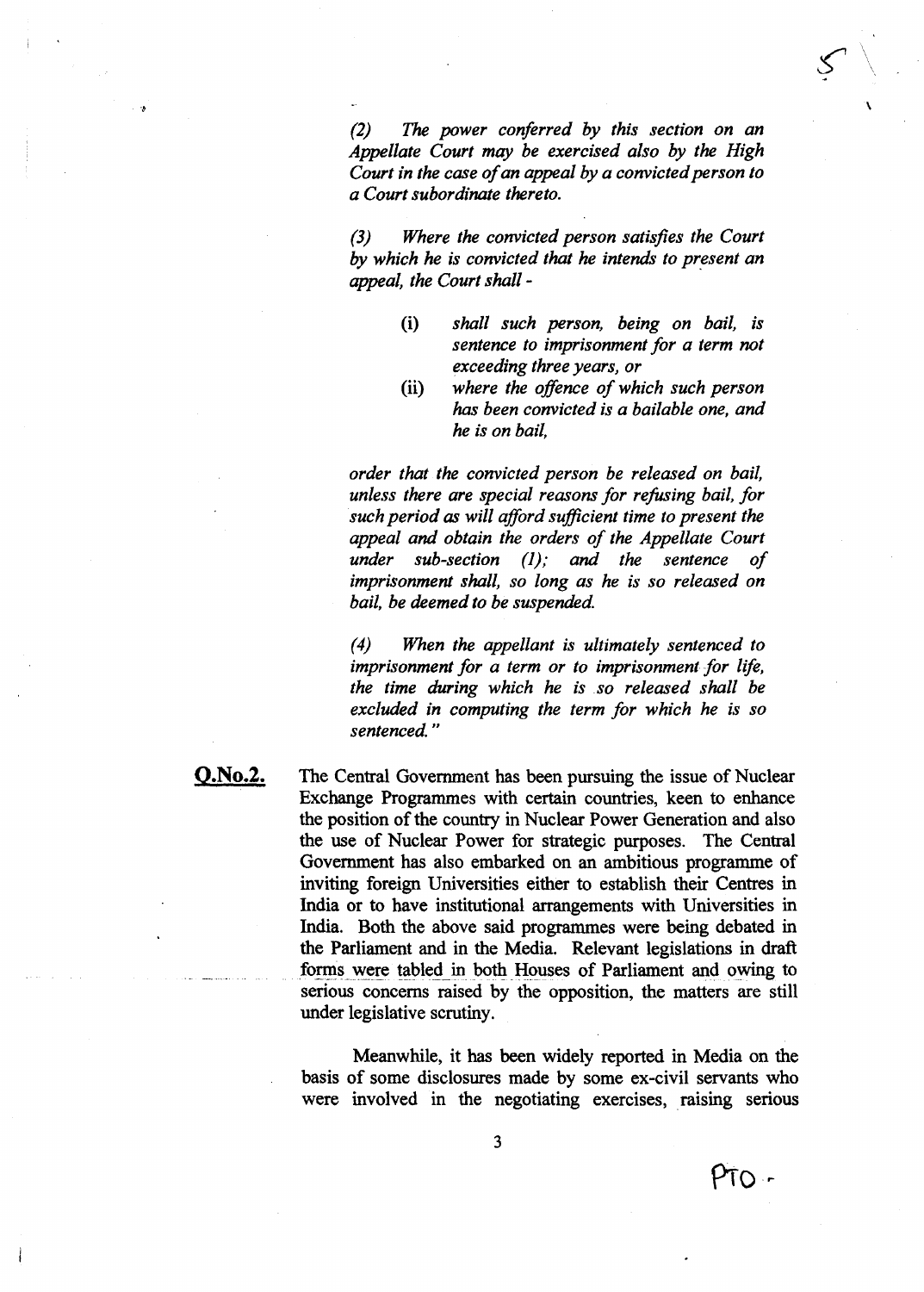questions of integrity of some of the Ministers holding concerned portfolios. Charges of corruption and illegal gratification as also involvement of a network of people engaged in the promotion of above said programmes for personal gains has also been alleged.

An association of Respectable Persons engaged in public services and in promotion of civil and political liberties has approached you, to move the Supreme Court seeking an enquiry by the Central Bureau of Investigation 'in order to protect National security and integrity and the importance of maintaining and ensuring good and accountable governance.

Whether a petition under Article 32 can be filed on behalf of such an Association seeking the said relief? If such a petition can be filed, explain which Fundamental Rights can be said to be affected and what will be the scope of exercise of Supreme . Court's jurisdiction under Article 32 of the Constitution in such circumstances. Whether the principle of exhaustion of alternate remedies, mootness of the issues to be agitated etc will not be considered as factors against filing of such petition, since the Parliament has not yet enacted any legislation on the said subjects and the matters are still under governmental scrutiny. Draft a petition on appropriate grounds and raising appropriate issues which can be dealt with by the Supreme Court under Article 32 of the Constitution.

Also draft a Counter Affidavit on behalf of Union of India opposing such a petition and its maintainability on the ground of locus standi, non-infringement of Fundamental Rights, inappropriateness of Judicial Review, particularly when the mattes are still under scrutiny by the Government. Also state in the Counter Affidavit that the court will be slow to interfere in such matters having regard to the impact of such interference on the constitutional rights of persons sought to be implicated. Give adequate reasons in support of this ground.

Q.No.3. The State of Uttar Pradesh has enacted a legislation called "Promotion of Equality of Opportunity and Provision for Reservations for the Deprived Sections of the Community Act, 2010". Deprived Sections of the community has been defined in the law to include minorities but subject to certain qualifications of economic and financial criteria. The statement of objects and reasons of the said legislation relies upon the provisions of Articles 39(a), 41 and 46 of the Constitution and suggest that preferential action per se on grounds of religion or caste may not be understood as discrimination within the meaning of Articles  $15(1)$  and  $16(2)$  of the Constitution.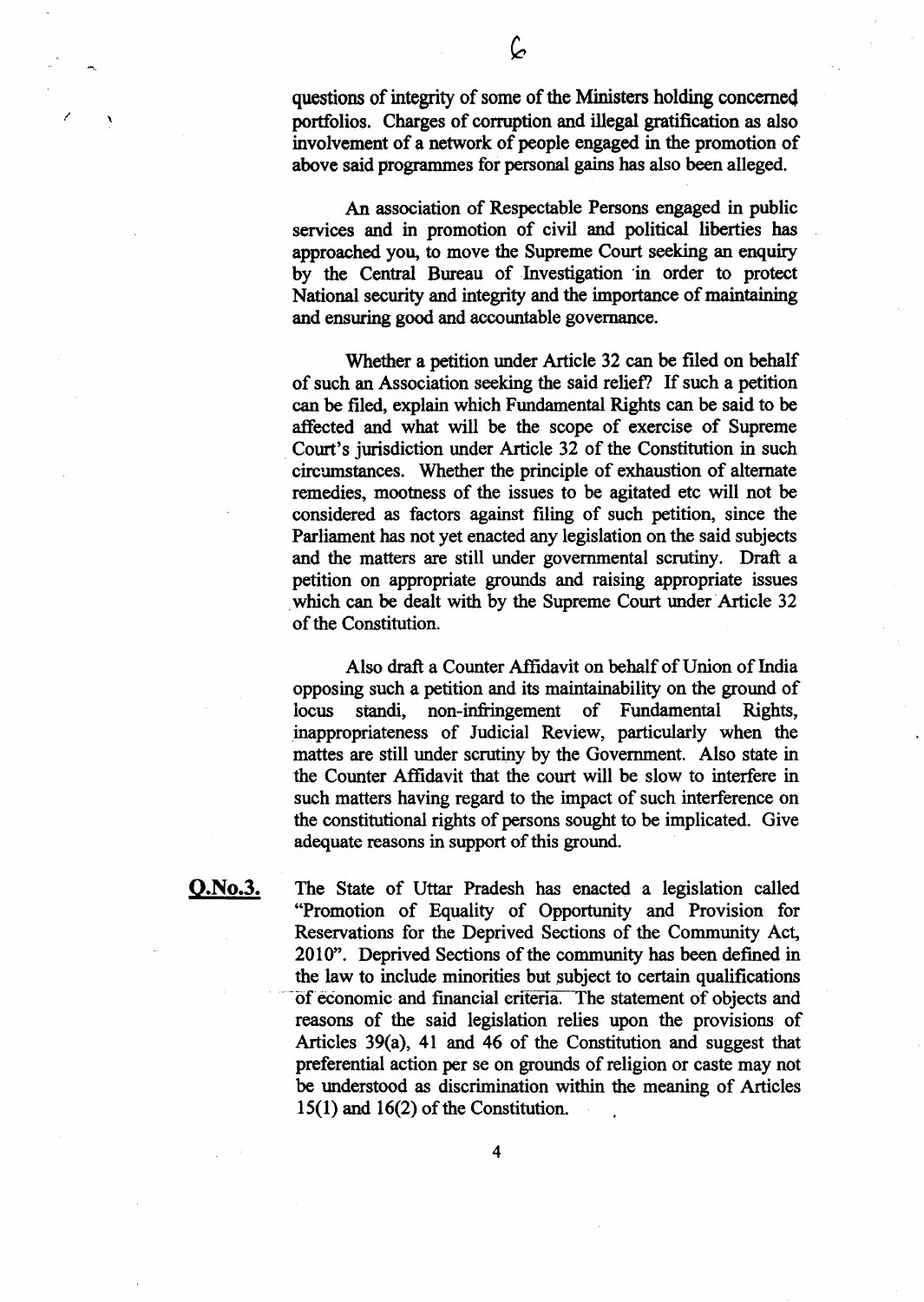The legislation seeks to give preferential treatment to the deprived sections of the community which includes minorities in matters of grant of certain categories of governmental contracts, public employment, housing and education aid. The legislation further confers power on the State Government to extend preferential treatment in other areas or sectors, which the Government may decide from time to time. The legislation also seeks to subject the private sector to the mandates of reservation in respect of the above.

An Association claiming to promote Equality for all has moved the High Court challenging the legislation, as arbitrary and hit by Articles 14, 15 and 16 of the Constitution, on the premise that preferential treatment to minorities will amount to discrimination on the ground of religion. Other grounds regarding secularism and its relevance to non-discrimination have also been raised.

The High Court has struck down the legislation accepting the plea that any action with respect to religion will per se be discriminatory, and has also agreed with the pleas regarding secularism.

The State of Uttar Pradesh has approached you for filing a Special Leave Petition against the said judgement. The state is desirous of urging two important grounds namely, that promotion of equality of opportunity being in aid of the realization of an egalitarian society must be seen with respect to the broader constitutional purpose and object and secondly, that only excessive or undue preference with respect to religion, or total exclusion on the basis of religion alone will amount to discrimination as contemplated in Articles 15(1) and 16(2). Some preference in favour of minorities within reasonably permissible limits would not be discriminatory. Consequently the argument based on secularism will be misconceived.

Draft a Special Leave Petition raising substantial questions of law of general public importance involving the interpretation and application of the above said provisions of the Constitution. Confme yourself to the substantial questions of law and appropriate grounds in support of the petition. Give references to relevant case law in support of the petition.

Also draft a Counter Affidavit on behalf of the Petitioner before the High Court opposing the Special Leave Petition with pointed reference to the concept of discrimination as contained in

..

 $\emptyset$ To.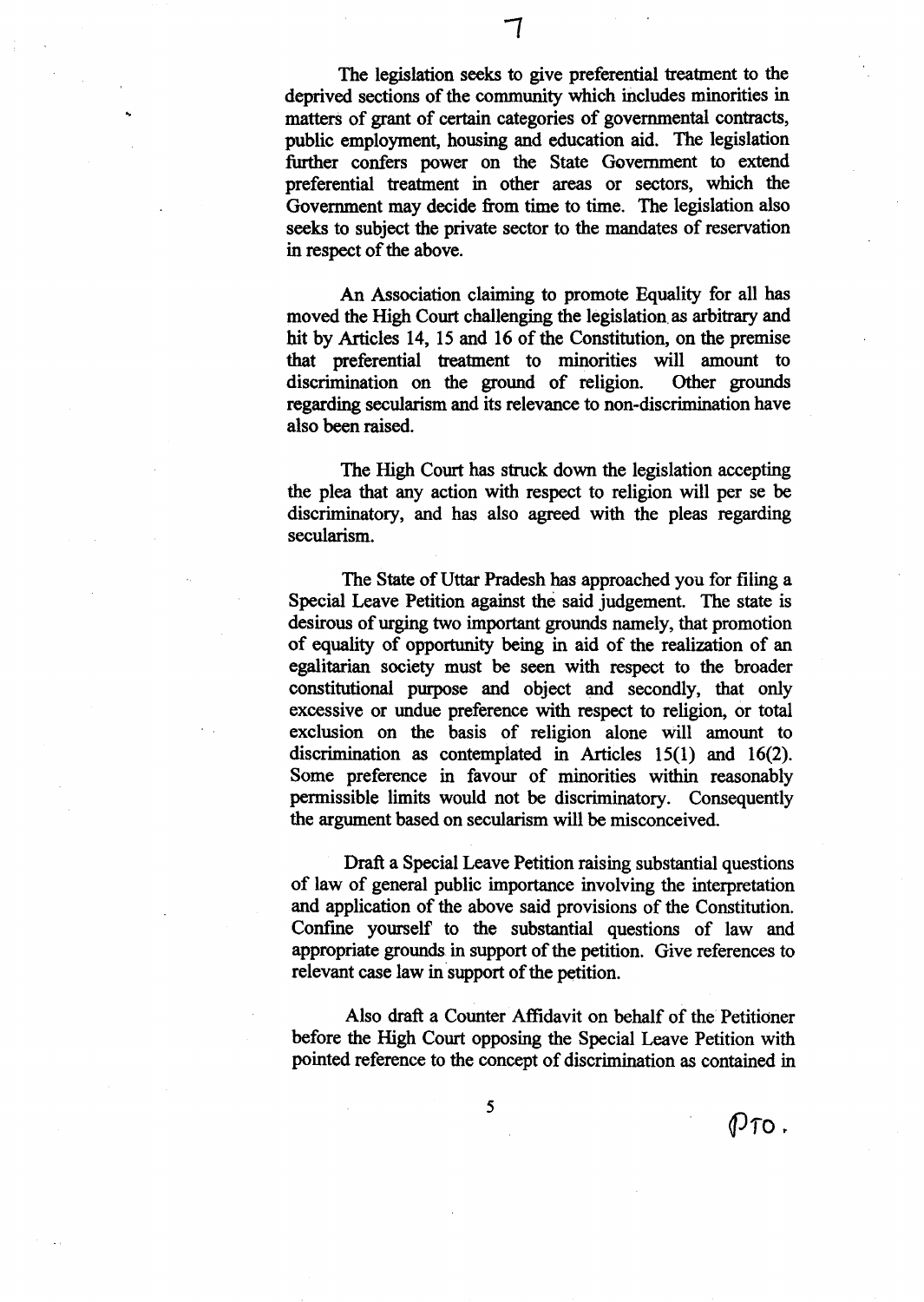Articles 39(a), 41 and 46 of the Constitution are set out below:-

- "39. *Certain principles ofpolicy to be followed by the State.* - *The State shall, in particular, direct its policy towards securing-*

*(a) that the citizens, men and women equally, have the right to an adequate means of livelihood;"* 

*"41. Right to work,* to *education and to public assistance in certain cases.* - *The State shall, within the limits of its economic capacity and development, make effective provision for securing the right to work, to education and to public assistance in cases of unemployment, old age, sickness and disablement, and in other cases ofundeservedwant. "*

*"46. Promotion of educational and economic interests ofScheduled Castes, Scheduled Tribes and other Weaker Sections.* - *The State shall promote with SPecial care the educational and economic interests of the* weaker sections of the people, and, in particular, of *the Scheduled Castes and the Scheduled Tribes,* and *shall protect them from social injustice and all forms ofexploitation. "*

Articles 15(1) and 16(2) are set out below :-

"15. *Prohibition of discrimination on grounds of religion, race, caste, sex or place of birth.*  $- (1)$  *The State shall not discriminate against any citizen on grounds only ofreligion, race, caste, sex, place of birth or any of them.* 

"16. *Equality of opportunity in matters ofpublic employment* - (2) *No citizen shall, on grounds only ofreligion, race, caste, sex, descent, place of birth, residence or any of them, be ineligible for, or discriminated against in respect of, any employment or office under the State. "*

'\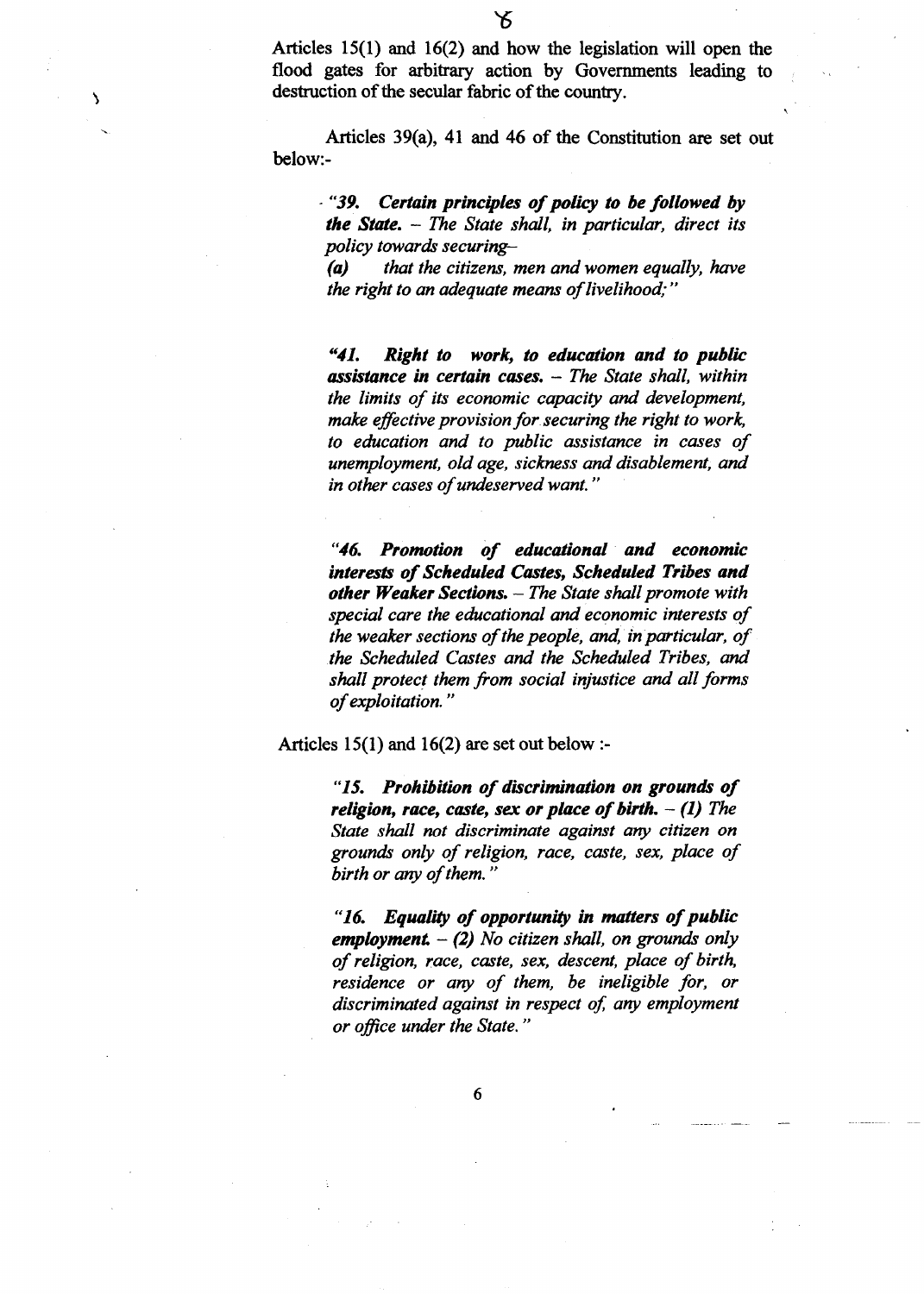**O.No.4.** The appellant wife and respondent husband married as per Hindu rites and ceremonies, had two children, but started living separately after about 15 years of marriage i.e., since January, 2005. Thereafter, on 19.5.2009 they, through their common advocate, filed an application under Section 13-B of the Hindu Marriage Act, 1955 for dissolution of their marriage by mutual consent. The husband remained absent on the day of hearing, which was fixed on 19.11.2009 as per the requirements of Section 13-B(2) that a minimum period of six months has to elapse before such petition can be taken up for hearing on 19.11.2009, the matter was adjourned to 1.12.2009 and the Family Court asked the advocate to inform the husband in this regard. But the wife on same day i.e. 19.11.2009, made an application to summon the husband. The summons was not properly served and endorsed and it was returned. The Family Court, thereafter, on wife's affidavit directed service of summons

on 3.12.2009 to be pasted on the door of the house of the husband. On the designated day i.e. 4.12.2009, the husband still was absent and the Family Court, initially, adjourned the matter to 10.12.2009. However, on the very same date on an ex-parte application filed by the wife, the Family Court advanced the hearing to 5.12.2009. The Family Court thereafter passed an exparte order of divorce on the very same preponed day i.e. 5.12.2009. The High Court by the impugned order had set aside the order of the Family Court.

The wife has filed a petition in the Supreme Court against the Reversal Order passed by the High Court and for sustaining the decree of divorce. She has canvassed the proposition that once consent is given under Section 13-B(2) of the Hindu Marriage Act, 1955, for grant of mutual divorce, the Family Court need not make any further inquiry as there will be no scope for the parties to withdraw the consent once given. The husband having remained absent, there was no need for any further hearing.

The husband has approached you for opposing the Special Leave Petition. He instructs you to file a Counter Affidavit by explaining the correct scope of Section 13-B(2), consistent with the object and pUrpose of the Family Courts Act, 1984. He submits that the Family Court can not prepone the hearing in the matter without due notice to the party concerned or to grant an ex-parte decree of divorce without enquiring as to whether the consent given at the time of filing the petition subsists or is genuine, granted under duress or other such circumstances which may militate against the acceptability of the consent or its

7

J

 $\overline{\phantom{a}}$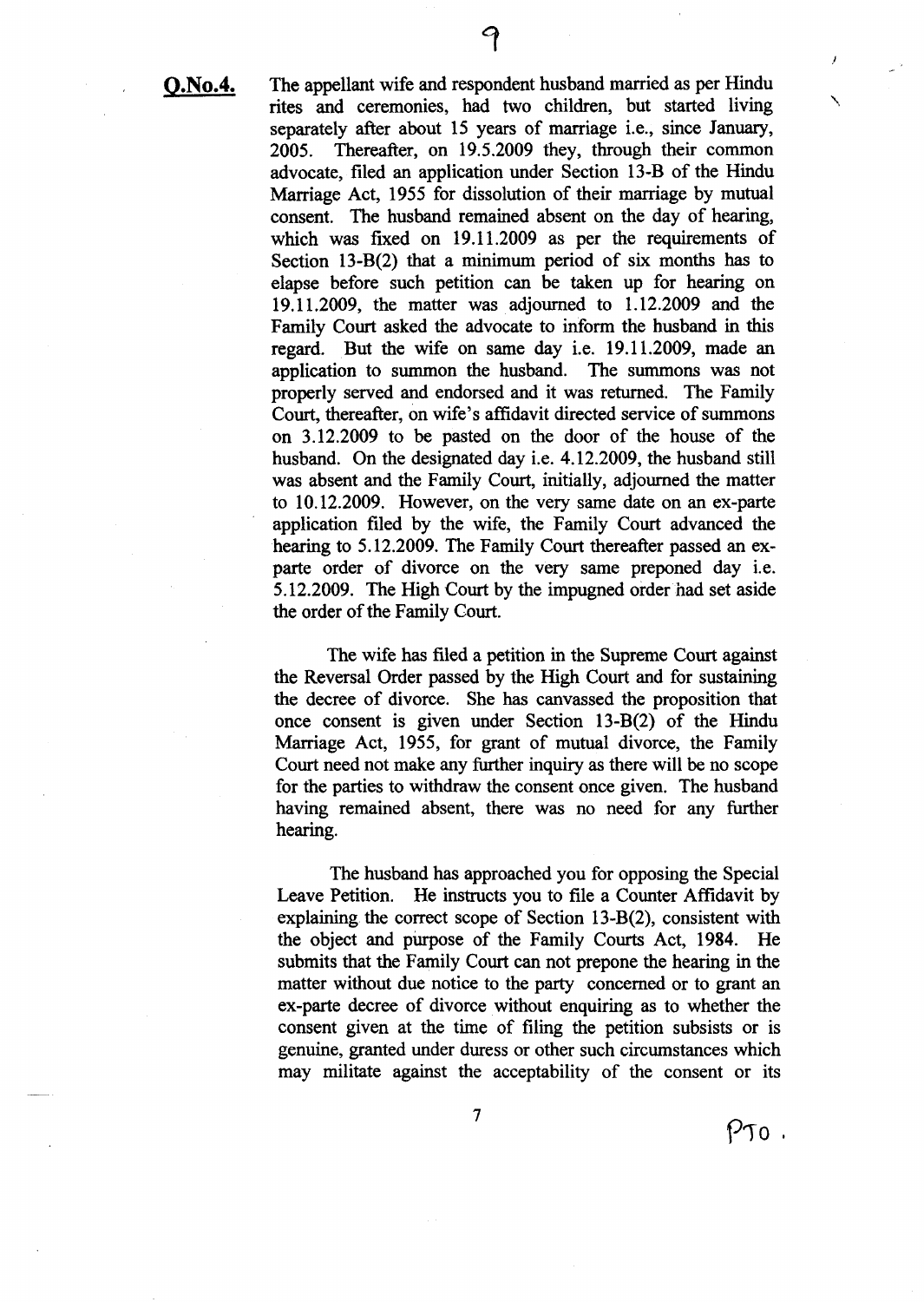mutuality.  $\angle$  ift a Counter Affidavit opposing the Special Leave Petition, raising preliminary objections explaining the true meaning and scope of Section 13-B of the Hindu Marriage Act, 1955 which is set out below :-

> *"13-B. Divorce* by *mutual consent.* - (1) *Subject to the provisions of this Act a petition for dissolution of marriage by a decree of divorce may be presented to the District Court by both the parties to a marriage together, whether such marriage was solemnized before or after the commencement of the Marriage laws (Amendment) act,* 1976 (68 *of* 1976), *on the ground that they have been living separately for a period of one year or more, that they have not been able to live together and that they have mutually agreed that the marriage should be dissolved.*

> *(2) On the motion ofboth the parties made not earlier than six months after the date of the presentation of the petition referred to in sub-section* (1) *and not later than eighteen months after the said date,* if*the petition is not withdrawn in the mean-time, the Court shall, on being satisfied, after hearing the parties and after making such inquiry as it thinks fit, that a marriage has been solemnized and that. the averments in the petition are true, pass a decree of divorce declaring the marriage to be dissolved with effict from the date ofthe decree. "*

State relevant grounds in enunciation of the principles which will guide the Family Court in dealing with applications under Section 13(B).

At the hearing of the Special Leave Petition, if the Court is inclined to send the matter for mediation, what ground will you consider appropriate to contest the reference to mediation? State the same in your Counter Affidavit.

8

. . . . *. . . . . . . . . .* .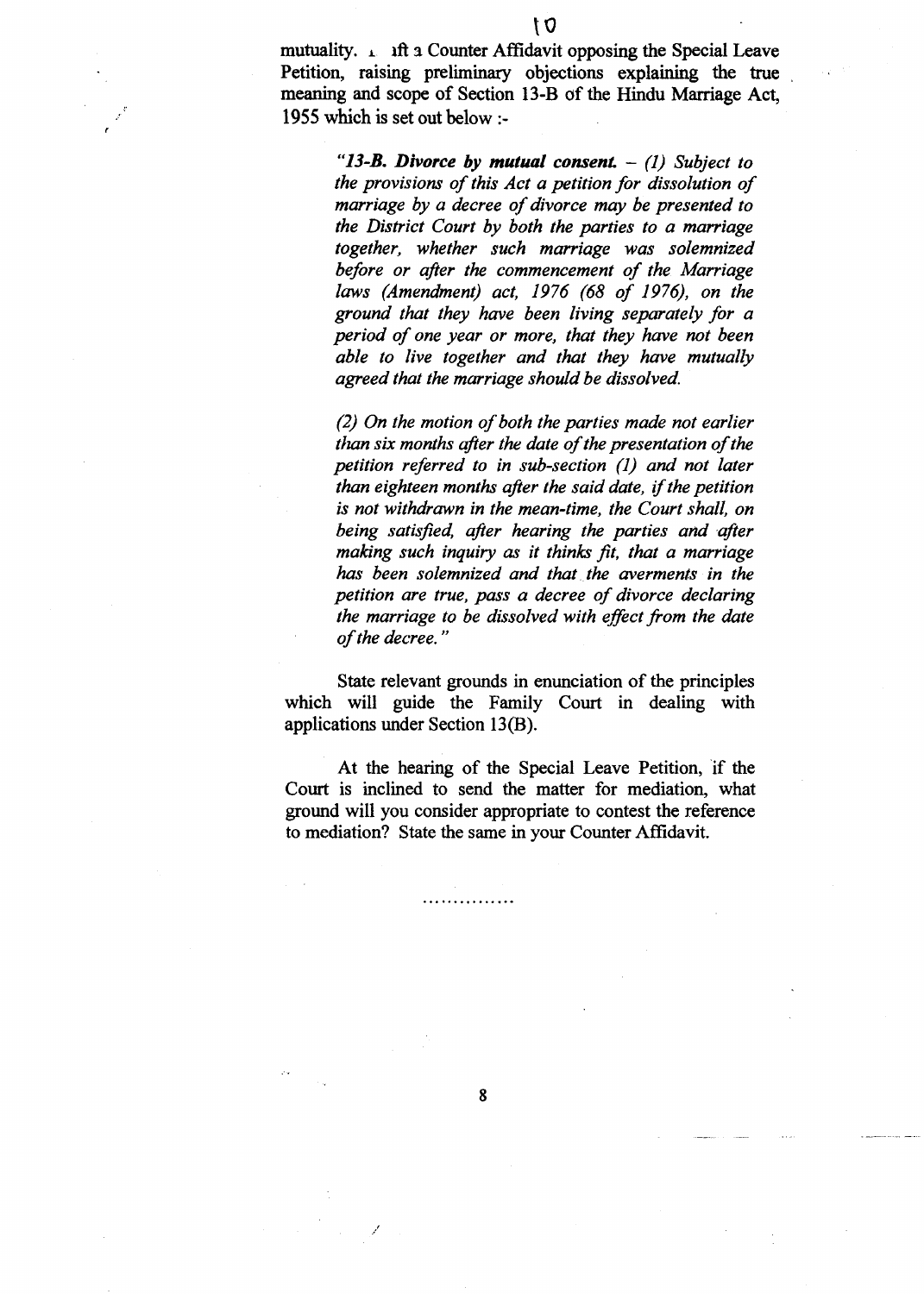# SUPREME COURT OF INDIA A-O-R EXAMINATION-JUNE 2010.

#### Paper III

Time allowed: 3 hours

Total Marks: 100

### All Questions are compulsory

# Your answer to each question should not exceed two pages.

## Part A-Book-Keeping and Accounts

Q. 1. Differentiate between Trial Balance, Trading Account, Income & Expenditure Account. Profit and Loss Account and Balance Sheet, (15 marks)

Write short notes with examples on: (i) Revenue receipt v Capital Receipt: (ii) Revenue Expenditure v Capital Expenditure: (iii) Depreciation v Amortization. (15 marks),

 $Q. 3$ . Prepare Income and Expenditure Account and draw Balance Sheet on the basis of the following Trial Balance, providing for 10% depreciation on all assets. [Books (periodicals) are revenue expenses and Books (textbooks) are capital expenses.]

| Ledger heading         | Debit balance | Credit Balance |
|------------------------|---------------|----------------|
| Advance tax            | 75,000        |                |
| Advances recd          |               | 1,50,000       |
| Airconditioner         | 14,000        |                |
| Bank balance           | 12,000        |                |
| <b>Bank</b> commission | 1,000         |                |
| Books (periodicals)    | 5,000         |                |
| Books (textbooks)      | 4,000         |                |
|                        |               |                |

Trial Balance as on March 31, 2010.

AOR EXAM-June 2010.

-1-

 $PTO$ 

*.j .*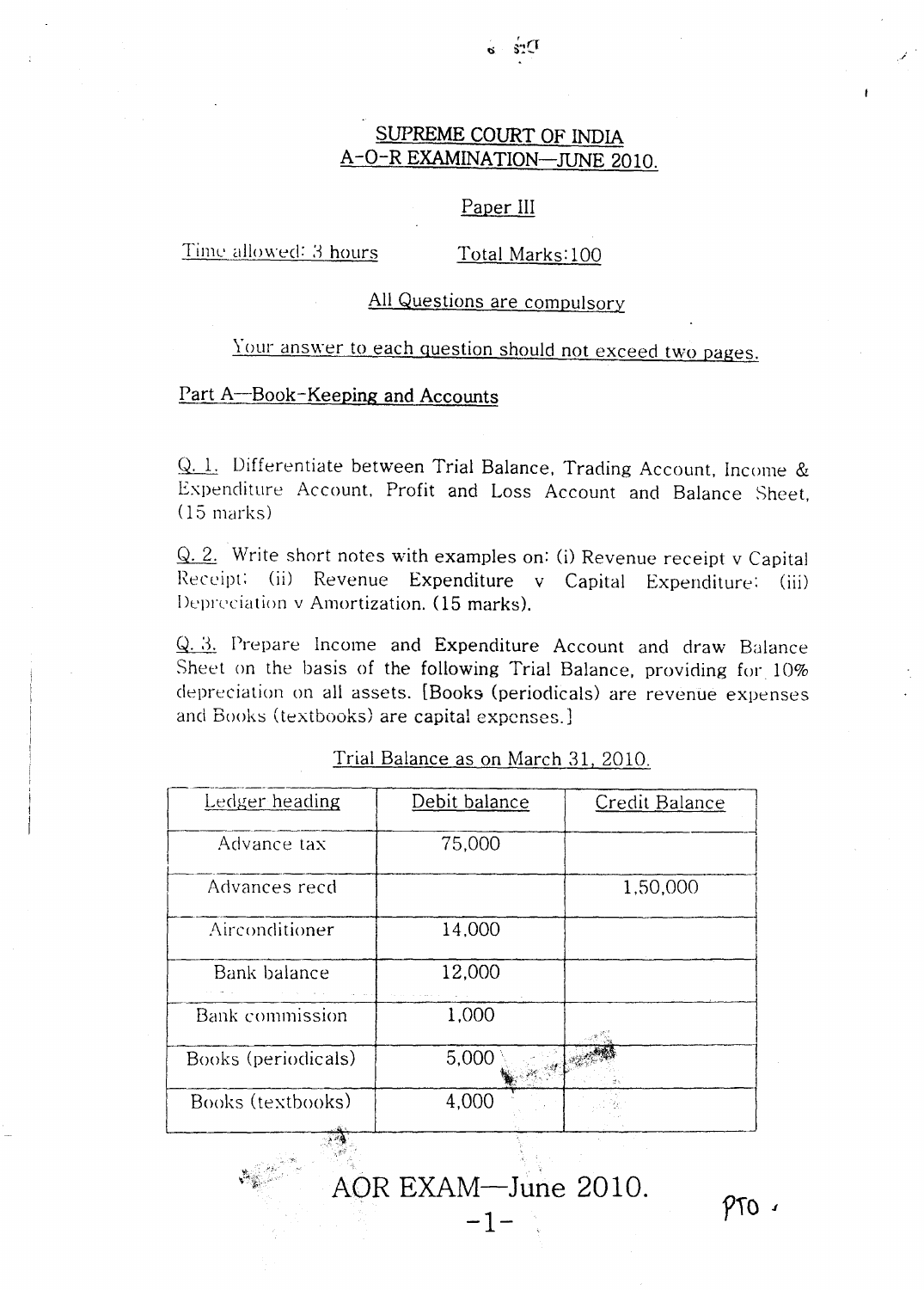| <b>Building</b>    | 2,00,000 |          |
|--------------------|----------|----------|
| Capital            |          | 50,000   |
| Cash balance       | 8,000    |          |
| Computer           | 25,000   |          |
| Dividend recd.     |          | 9,000    |
| Drawings           | 10,000   |          |
| Equity shares      | 17,000   |          |
| Fees to Junior     | 20,000   |          |
|                    | 50,000   |          |
| Fees to seniors    |          |          |
| Fees received      |          | 4,00,000 |
| Land               | 1,00,000 |          |
| Membership yearly  | 3,000    |          |
| Mobile phone       | 3,000    |          |
| Salary to clerk    | 32,000   |          |
| Telephone exp      | 11,000   |          |
| Transport expenses | 2,000    |          |
| Travel exp         | 17,000   |          |
| TOTAL              | 6,09,000 | 6,09,000 |

(20 marks)

# Part-B-Professional Ethics.

 $Q. 4.$  State your views on the following observations by the Supreme Court in a recent judgment.

*"The other linportant issue thrown up by this case and that causes liS both grave concern and dismay is the decline of ethical and*

AOR EXAM-June 2010.

-2-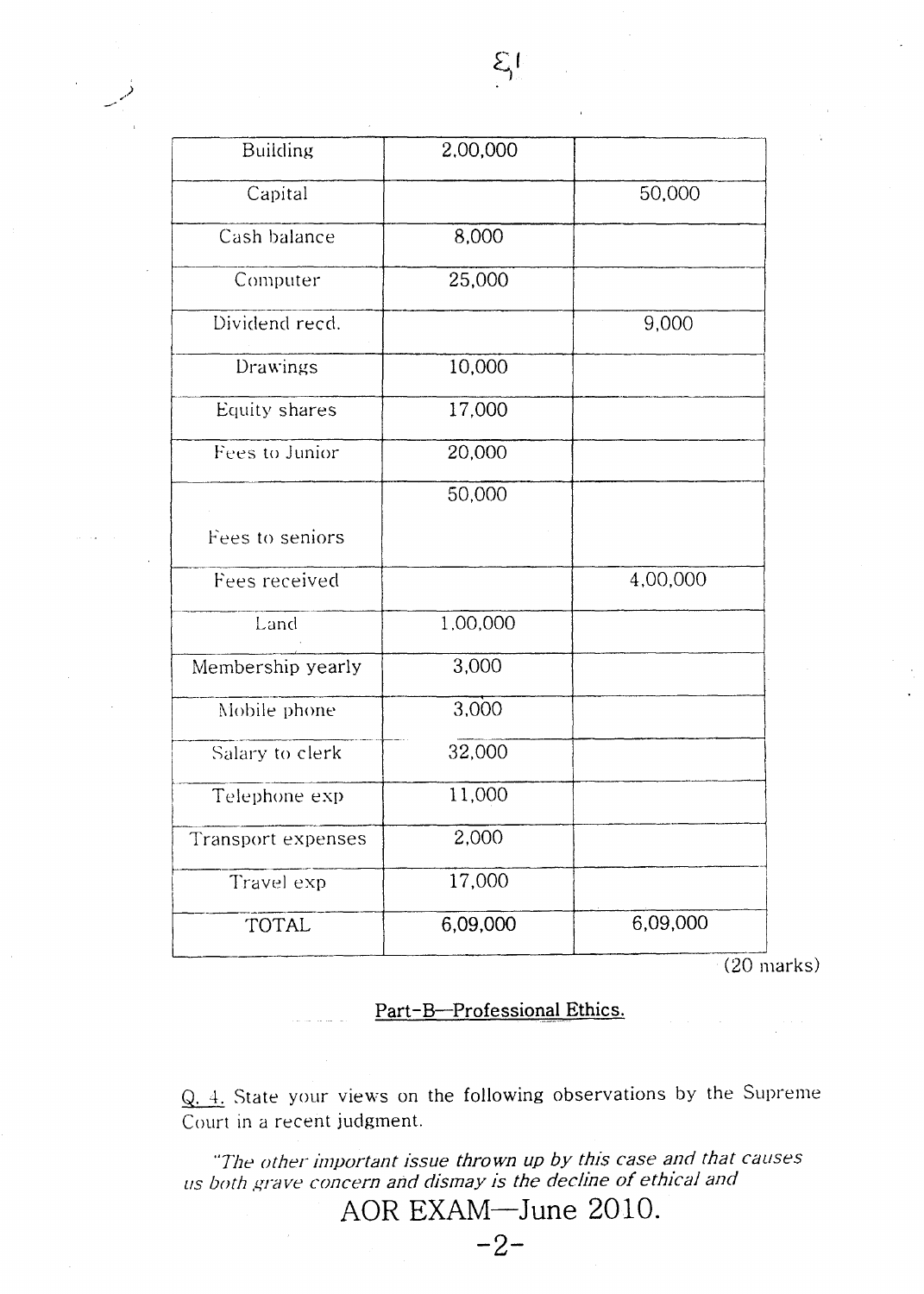*professional standards among lawyers.* ... The bitter *truth* is that the *lacts of the case are manifestation of the general erosion of the professional values among lawyers at all levels. We find today lawyers indulging in practices that would have appalled their predecessors in the prolession barely two or three decades ago. Leavii1g aside tbe many kinds of unethical practices indulged in by a section of lawyers we find that even some highly successful lawyers seem to live by their own rules of conduct.* " *(20 marks)*

A judgment of the Supreme Court makes following Q. 5. observations:

*"It is true that society is entitled to expect the highest and most eXCJct,ill! standards of propriety in judicial conduct. Any conduct which tends to impair public confidence in the efficiency, integrity and impartia/if.'· of the Court is indeed forbidden. "*

If a judge accepts hospitality from a lawyer, would you say that his conduct tends to impair public confidence in the integrity and impartiality of the court? If your answer is 'no'. then would his acceptance frequently of hospitality would impair such confidence? If your answer is 'yes'. then what is your idea of frequency?

If your answer to either question is 'yes', then what action the Bar Council should take on lawyers giving such hospitality? (15 marks)

 $Q.6.$ 

,,~

State your views on the duty of lawyer engaged to defend the case of a person alleged to be involved in terrorism. (15 marks)

AOR EXAM-June 2010. **-3-**